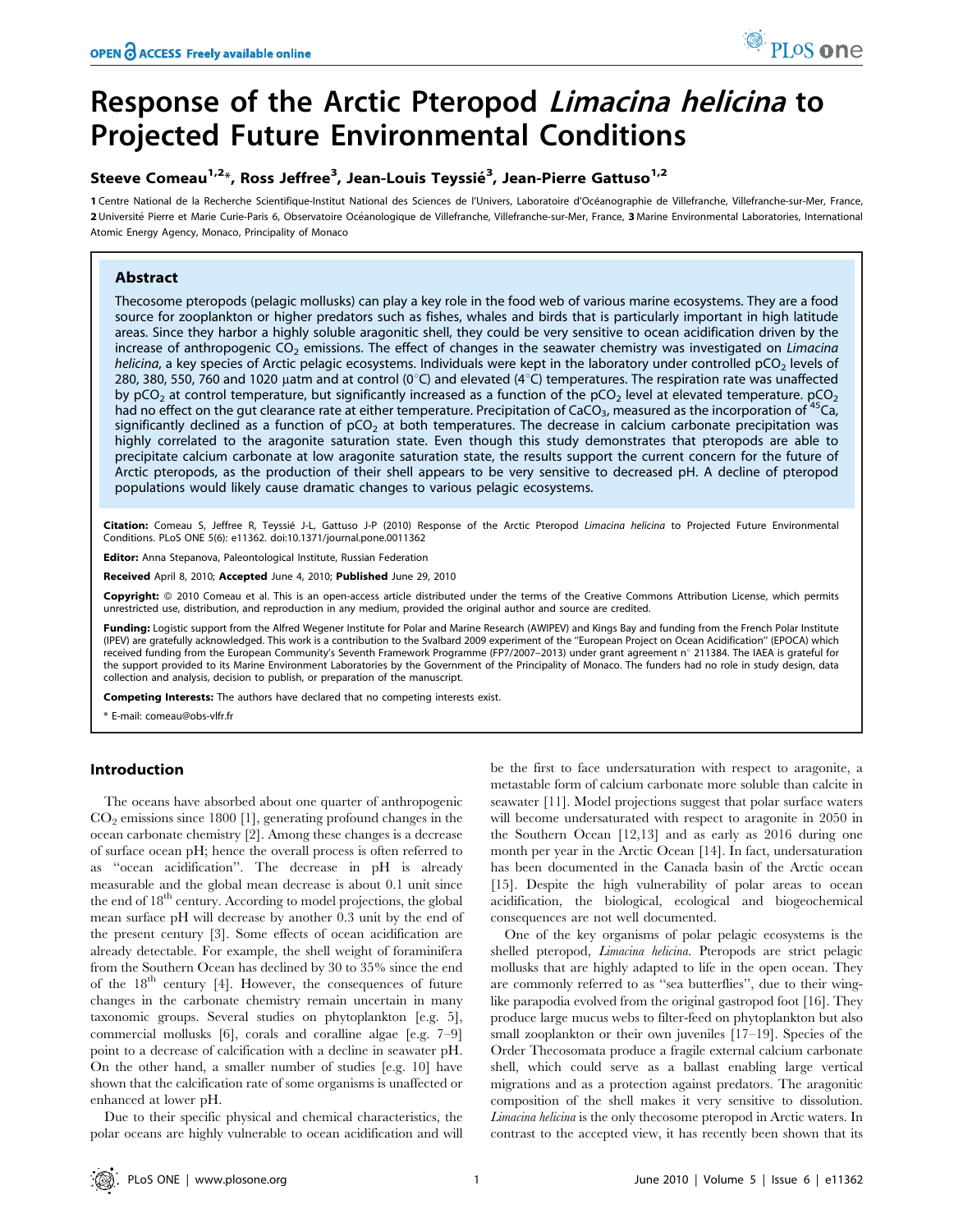distribution is not bipolar as Arctic and Antarctic individuals belong to two genetically distinct species [20]. L. helicina plays an important role in the marine food web as a major dietary component for predators such as large zooplankton, herring, salmon, whales and birds [21–24]. Shelled pteropods also play a geochemical role in the oceans, as they contribute to the export of calcium carbonate [25] and can represent a major component of the carbon transport to the deep ocean [26,27].

The response of pteropods to ocean acidification under controlled experimental conditions has been investigated in a single study [28] at two pCO<sub>2</sub> levels. They exhibited a  $28\%$  decrease of calcification when exposed to a pH value predicted in 2100. But their response to separate and combined effects of temperature and pH has not yet been studied. However, Reynaud et al. [9] and Rodolfo-Metalpa et al. [29] have shown that the rate of calcification of corals and bryozoans is not affected by elevated  $pCO<sub>2</sub>$  alone but can be affected by elevated temperature alone or by a combined increase of  $pCO<sub>2</sub>$  and temperature. In the present study, the individual and combined effects of two temperatures (control  $\sim 0^{\circ}$ C and high  $\sim 4^{\circ}$ C) and five pCO<sub>2</sub> levels (280, 380, 550, 760 and 1120  $\mu$ atm) are investigated in *Limacina helicina*. The pCO<sub>2</sub> levels were chosen in order to cover a range from the preindustrial values to the 2100 worst-case projection (A1FI) of the Intergovernmental Panel on Climate Change (IPCC). The calcium carbonate precipitation rate was estimated as the incorporation of 45Ca, and the respiration and gut clearance rates were also measured under these conditions to characterize their physiological status.

#### Results

### Sampling, maintenance of organisms and carbonate chemistry

The freezing condition of the fjord delayed the collection of pteropods until 15 May 2009, when they were found at approximately 15 m depth. The size of the organisms present in the fjord, measured as the maximum diameter of the shell, ranged between 1 and 4 mm, indicating that the pteropods were juveniles or males [19]. Animals from the same size range (3 to 4 mm) were used during the experiments.

The parameters of the seawater carbonate system measured in the field (Table S1) showed a low  $pCO<sub>2</sub>$ , which increased from 17 May to 2 June (169 to 257 µatm). Supporting information (Tables S2 and S3) provide the average carbonate chemistry parameters in the culture tanks during measurements of respiration and gut clearance, and 45Ca uptake. pH exhibited small changes during the course of the experiments with standard deviations ranging from 0.01 to 0.04. Temperature was maintained at  $0.5 \pm 0.1^{\circ}$ C (CT) and  $3.9\pm0.1^{\circ}$ C (HT) during the <sup>45</sup>Ca incubations and at  $0.3\pm0.1^{\circ}\text{C}$  (CT) and  $3.8\pm0.2^{\circ}\text{C}$  (HT) during measurements of respiration and gut clearance. Note that the pteropods were exposed to undersaturated conditions with respect to aragonite in the experimental combinations CT 1120, HT 1120, CT 760 and HT 760  $(\Omega_0 = 0.57, 0.64, 0.76, \text{ and } 0.91)$ . In all experiments, including in the 3 d long measurements of the gut clearance, the survival rates for pteropods were 100%, suggesting that the pteropods did not experience an excessive level of stress from sampling and during experimental exposures.

#### Size weight relationship, respiration and gut clearance

The size weight relationship (Figure S1) follows an allometric relationship  $W=a d^b$ , with  $a= 0.23\pm0.02$  (mean  $\pm$  SD, p $\leq 0.001$ ,  $n = 70$  and  $b = 3.04 \pm 0.08$  (p<0.001, n = 70). The allometric coefficient  $b$  is not significantly different from the typical value

accepted  $(b = 3)$ . This relationship was used to determine the weight of the pteropods used to measure the respiration and gut clearance.

Results of the respiration rate measurements in the  $5 pCO<sub>2</sub>$ conditions at control and high temperature are shown in Figure 1 and the mean  $\pm$  SD respiration rates are presented in supporting information (Table S4). The respiration rate is significantly higher at high temperature than at control temperature (ANOVA,  $F_{1, 38} = 46$ , p $< 0.001$ ). There is no significant effect of pCO<sub>2</sub> on respiration measured at the control temperature (ANOVA,  $F_{4, 15} = 0.57$ , p = 0.69) whereas the effect is statistically significant at high temperature (ANOVA,  $F_{4-15} = 3.93$ , p $\leq 0.05$ ). The respiration rate increases by  $0.25\pm0.06$  µmol O<sub>2</sub> (g wet weight)<sup>-1</sup>  $h^{-1}$  for each 0.1 pH unit decrease. The coefficient of determination  $(R^2)$  of the respiration rates at high temperature regressed against time is 0.47. The mean  $Q_{10}$  value derived from measurements made at the two temperatures is  $1.6 \pm 0.2$ .

The content of chlorophyll and phaeopigments in the gut decreases with time at all  $pCO<sub>2</sub>$  conditions and at the two temperatures (Figure 2). After linearization, a one way analysis of variance confirmed that at both temperatures there is no significant effect of  $pCO_2$  on the gut clearance rate  $(F_4,$  $_{146}$  = 0.53, p = 0.71 and  $F_{4, 116}$  = 1.41, p = 0.23, respectively at CT and HT). The mean initial gut content  $(G_0)$  and mean gut clearance coefficient  $(k)$  is respectively  $0.03\pm0.01$  µg (g wet weight)<sup>-1</sup> and  $0.08\pm0.02$  h<sup>-1</sup> at control temperature, and  $0.06\pm0.01$  µg (g wet weight)<sup>-1</sup> and  $0.20\pm0.02$  h<sup>-1</sup> at elevated temperature. The gut clearance  $Q_{10}$  between the control and elevated temperatures is 12.96.

### <sup>45</sup>Ca uptake

45Ca incorporation as a function of time is linear at both temperatures (Figures 3a and 3b). Analysis of covariance (ANCOVA) shows a highly significant effect of  $pCO<sub>2</sub>$  on the rate of calcification at the control  $(F_{4, 40} = 13.105, p<0.001)$  and elevated temperature  $(F_{4, 40} = 6.538, p<0.001)$ . The highest rates



Figure 1. Respiration rate measured at the 5  $pCO<sub>2</sub>$  levels and at control (CT) and elevated (HT) temperatures. The regression line for the elevated temperature condition is shown  $(y=26.7-2.5 x;$  $R^2 = 0.47$ ; n = 20).

doi:10.1371/journal.pone.0011362.g001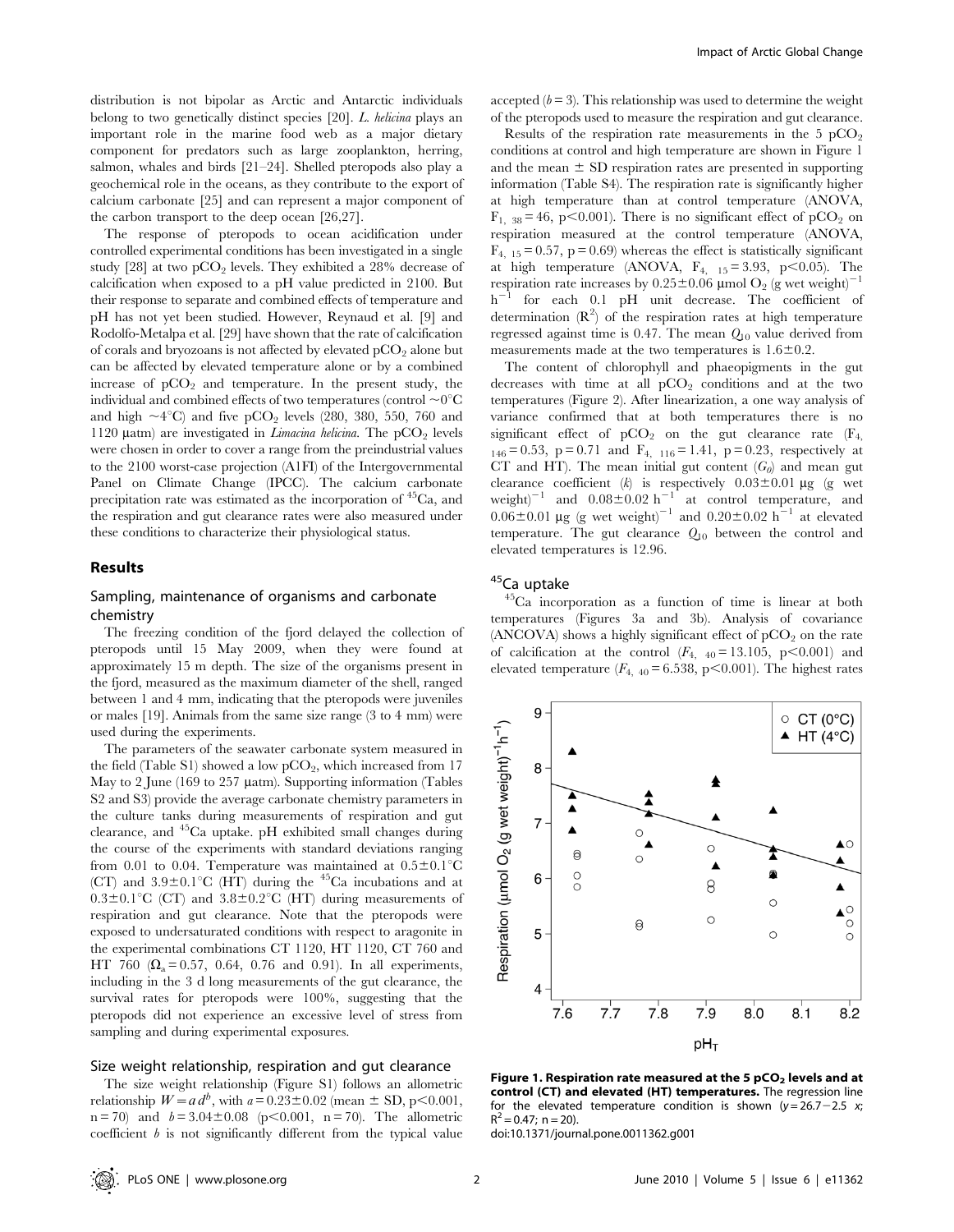

Figure 2. Pigment content in the gut as a function of time. Pigment content at control (CT~0°C, panel a) and elevated (HT~4°C, panel b) temperatures are shown.

doi:10.1371/journal.pone.0011362.g002

occurred at preindustrial  $pCO<sub>2</sub>$  (280 µatm). At both temperatures calcification decreased as a function of increasing  $pCO<sub>2</sub>$ . At CT and at the higher  $pCO<sub>2</sub>$  (760 and 1120  $\mu$ atm), the pteropods did not incorporate any 45Ca (the calcification rate was 0). In contrast, at HT,  $45$ Ca incorporation occurred at 760  $\mu$ atm and was only inhibited at 1120 µatm. The aragonite saturation state was below 1 in the three conditions where no 45Ca uptake occurred  $(\Omega_a = 0.58, 0.63$  and 0.78). All rates of CaCO<sub>3</sub> precipitation are shown in supporting information (Table S5).

The rate of calcification is highly correlated with the saturation state of aragonite  $(\Omega_a)$  at both temperatures (Figure 4). The fitted model was  $Q_{CaCO_3} = A \ln(\Omega_a) + B$ , where  $A = 0.57 \pm 0.04$  and  $B = 0.25 \pm 0.02$ . The coefficient of determination (R<sup>2</sup>) is 0.95. This relationship suggests that calcium carbonate precipitation could occur until  $\Omega_a$  is about 0.64.

#### **Discussion**

The Arctic Ocean and the ecosystems that it hosts are particularly vulnerable to the impact of seawater chemistry changes associated with enhanced atmospheric  $CO<sub>2</sub>$  levels and resulting ocean acidification. An undersaturation with respect to



Figure 3. Calcium carbonate precipitation based on <sup>45</sup>Ca uptake as a function of time. CaCO<sub>3</sub> precipitation at control (CT~0<sup>o</sup>C, panel a) and elevated (HT $\sim$ 4°C, panel b) temperatures are shown. doi:10.1371/journal.pone.0011362.g003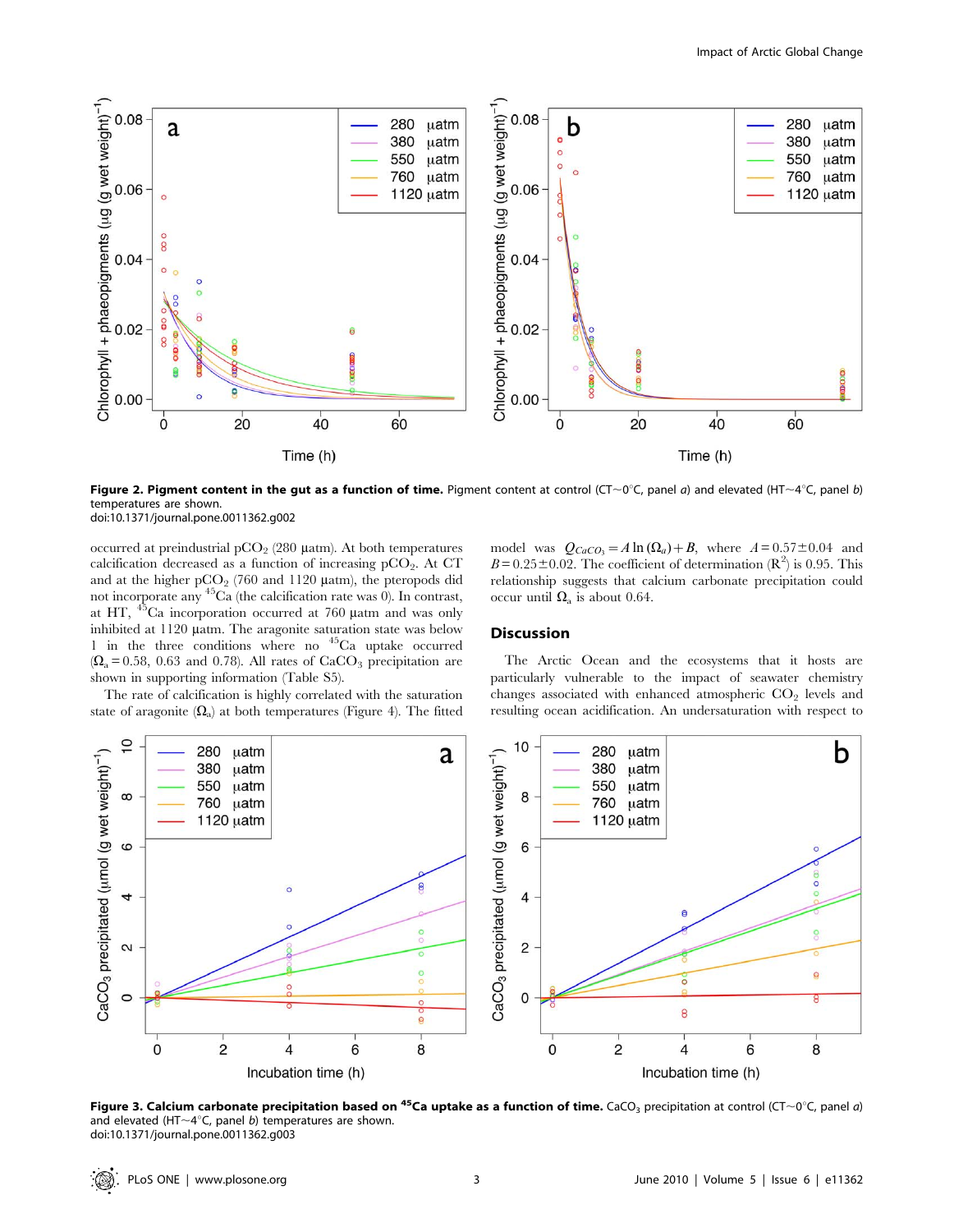

Figure 4. Calcium carbonate precipitated as a function of the aragonite saturation state. The logarithmic regression line is shown. doi:10.1371/journal.pone.0011362.g004

aragonite for at least one month per year in 10% of the Arctic is predicted to occur by the end of the present decade [14]. During our sampling, Kongsfjorden waters were oversaturated with respect to aragonite, with a mean  $\Omega_a$  of 2.23. The lowest  $\Omega_a$ value (1.88) was measured at the end of the experiment (2009-06- 02), suggesting that values close to 1 could be reached in the late summer. Kongsfjorden is exposed to the influence of water masses from the north Atlantic or the Arctic depending on season and year [30]. The low values of temperature and total alkalinity measured in surface samples were probably related to a strong influence of Arctic waters. The low  $pCO<sub>2</sub>$  values measured in the fjord were probably due to photosynthetic  $CO<sub>2</sub>$  uptake during the phytoplankton bloom that follows the ice retreat.

This study is the first to provide information on the response of pteropod respiration to a wide range of  $pCO<sub>2</sub>$  conditions. Seibel et al. [31] have reported respiration rate of 3.8 to 6.4  $\mu$ mol O<sub>2</sub> (g wet weight)<sup>-1</sup> h<sup>-1</sup> for *Limacina helicina antarctica* depending on temperature and pteropod activity. These values are within the range of those measured in the present study (5.6 to 7.5  $\mu$ mol O<sub>2</sub> (g wet weight)<sup>-1</sup> h<sup>-1</sup>). Respiration was the only physiological parameter responding to a combined effect of elevated  $pCO<sub>2</sub>$  and temperature. It increased with increasing  $pCO<sub>2</sub>$  at elevated temperature, demonstrating an increase in metabolic activity in response to the combined effects of  $pCO<sub>2</sub>$  and temperature. In contrast, Fabry et al. [32] reported a 25% decrease in the respiration of L. helicina antarctica at  $-1.86^{\circ}$ C and 789 µatm compared to the control (of unspecified  $pCO<sub>2</sub>$ ). The discrepancy between the two studies may be due by the temperature difference  $(-6^{\circ}C)$  and the possible different physiology between the two species [20]. Our results were not caused by a stress resulting from sampling or from the experimental conditions as pteropods were pre-acclimated to the experimental conditions for 24 h before the beginning of the incubation, all individuals were active and no mortality occurred. The  $Q_{10}$  value derived from measurements made at the two temperatures  $(1.60 \pm 0.2)$  is similar to the range of values reported for zooplankton (1.63 to 1.89, [33]). Future studies might be performed on anesthetized organisms in order to estimate the basal respiration rates.

With regard to gut clearance rates, L. helicina appears to be resilient to the different  $pCO<sub>2</sub>$  levels investigated which do not seem to affect metabolic and enzymatic functions. Bernard and Froneman [34] have measured, using the same method as the one used in the present study, a gut clearance rate k of 1.33 h<sup>-1</sup> for the sub-Antarctic *Limacina retroversa*. This value is higher than the one observed in our study (0.082 and 0.201  $h^{-1}$ , respectively at CT and HT). This difference might be explained by several factors such as different initial gut content, species and/or temperature. Gut clearance rates consistent with the ones measured in the present study have been reported in other zooplanktonic organisms such as the copepod *Calanus simillimus*  $(k=0.32 h^{-1})$ , [34]).  $Q_{10}$  value of 2.21 has been reported in copepods when food is not limiting [35]. The  $Q_{10}$  estimate of 13 found in the present study is not reliable because the initial gut content of the field population sampled for the experiment at elevated temperature was 113% greater than in the population sampled for the experiment at control temperature. Consequently,  $Q_{10}$  is greatly overestimated.

In contrast with some previous studies [9], no synergistic effect of elevated  $pCO<sub>2</sub>$  and temperature was found on the precipitation of calcium carbonate. Also, a decrease of incorporation after a few hours of incubation reported in previous studies performed on pteropods [28,36] was not found. The incorporation of calcium carbonate was linear throughout the 8 h incubation, perhaps because the pteropods were pre-acclimated for 24 h prior to the measurements. The difference could also be due to different animal sizes. Comeau et al. [28] used much larger individuals, that are comparatively more difficult to maintain in the laboratory, than in the present study. Fabry et al. [32] have previously reported a decrease of calcification as a function of increasing pCO2 but the seawater carbonate chemistry was not reported, preventing a comparison with the present study.

The relationship between the rate of calcification and the aragonite saturation state was best described by a logarithmic function. A linear regression provides an  $R^2$  that is only marginally smaller than that of the logarithmic function (0.92 vs. 0.95) but overestimates the precipitation rate at  $\Omega$ <sub>a</sub> $<$ 1. Langdon and Atkinson [8] have proposed a linear parameterization to describe the relationship between coral calcification and  $\Omega$ <sub>a</sub> which suggests that calcification does not occur when  $\Omega_a$  is below 1. Other models of the impact of ocean acidification on calcification usually propose that no calcification occurs in waters undersaturated with respect to calcium carbonate [37,38] but our data demonstrate that L. helicina can precipitate calcium carbonate at  $\Omega$ <sub>a</sub> values well below 1. In contrast to the general opinion that Arctic pteropods are greatly threatened by ocean acidification, L. helicina seems to be relatively more resilient to elevated  $pCO<sub>2</sub>$  than other aragonitic organisms such as corals. This new result would probably needs to be taken into account in biocheochemical models, for example models of the future export flux of aragonite [e. g. 39].

In pteropods, the precipitation of calcium carbonate mostly occurs at the shell edge [e.g. 28]. Even if precipitation takes place at low  $\Omega_a$  value, shell dissolution probably still occurs elsewhere. Orr et al. [12] have demonstrated that pteropods were able to survive for 2 days in water undersaturated with respect to aragonite but their shells exhibited dissolution marks. Therefore, it is not certain whether pteropods can achieve a positive balance between CaCO<sub>3</sub> precipitation and dissolution in undersaturated sea water. For these reasons, 45Ca needs to be interpreted with caution when organisms are subject to dissolution, as it does not enable to estimate the simultaneous dissolution of the shell. Future studies should aim at quantifying CaCO<sub>3</sub> dissolution. The alkalinity anomaly technique [40] or changes in shell mass could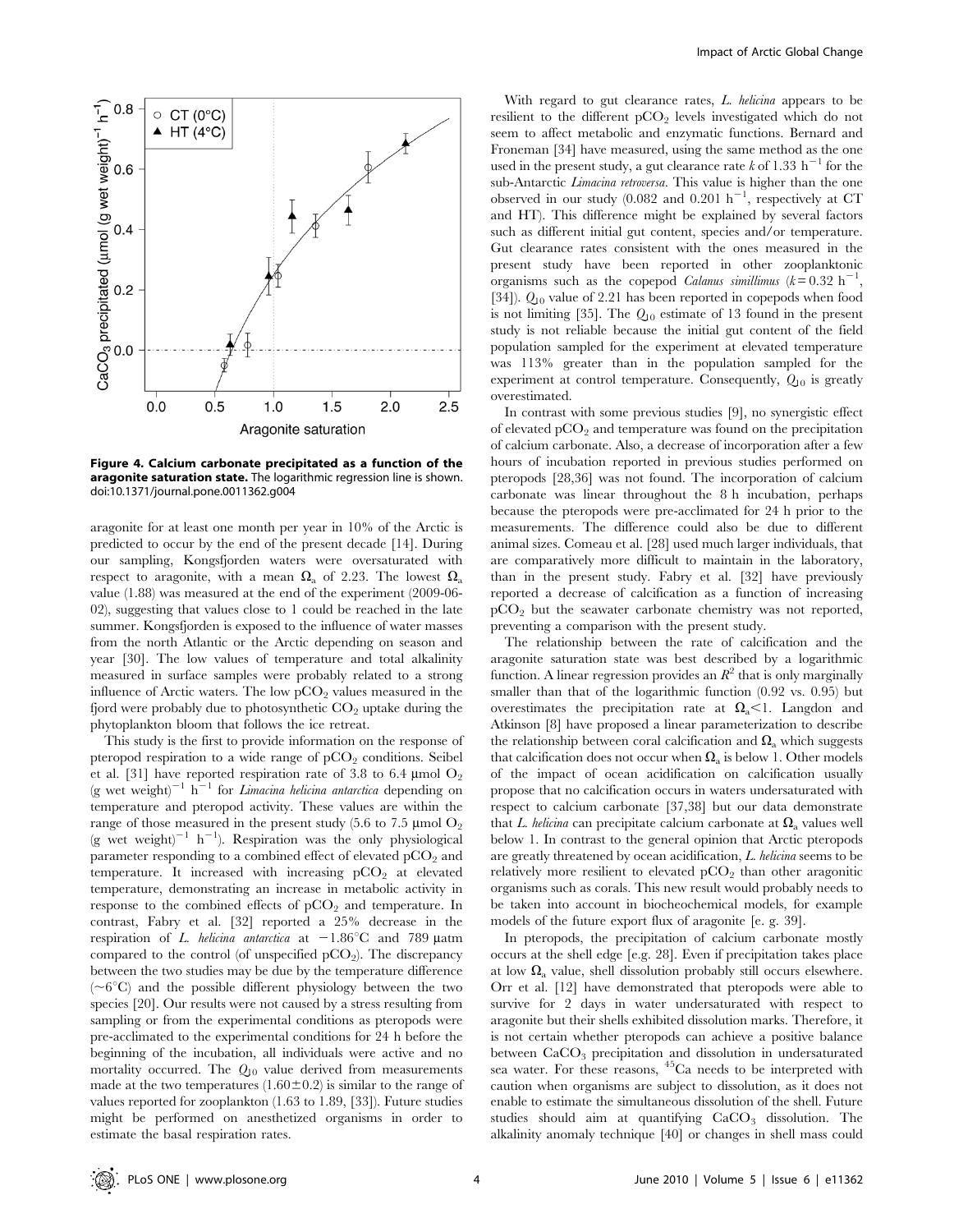be helpful but their use might be difficult due to the high sensitivity required to measure the small rate of  $CaCO<sub>3</sub>$  precipitation and dissolution that prevail in pteropods. It is also important to design techniques which would enable to maintain pteropods for extended periods of time in the laboratory as longer perturbation experiments would likely allow to investigate whether pteropods can acclimate to corrosive waters.

In conclusion, this study is the first to provide information on the physiological response of a pteropod to levels of  $pCO<sub>2</sub>$  and temperatures expected in the near future. The results on the sizeweight relationship as well as on rates of respiration, gut clearance and calcium carbonate precipitation are critical information required to predict, through individual based models, the response of pteropods to the future environmental conditions. The logarithmic decrease of CaCO<sub>3</sub> precipitation as a function of the aragonite saturation state and the fact that pteropods are able to precipitate calcium carbonate in undersaturated waters are particularly important parameters that will be useful in the global modeling on the impacts of ocean acidification on pelagic calcifiers.

#### Materials and Methods

#### Ethics Statement

This work has been conducted according to relevant national and international guidelines for ethics and animal welfare which do not include any specific requirement for planktonic mollusks.

#### Sampling and experimental set-up

Sampling was undertaken in Kongsfjorden (Svalbard) during the period 22 May to 6 June 2009 Kongsfjorden is an open fjord, with a maximum depth of 250 m, and is influenced by both Atlantic and Arctic waters [41]. Pteropods were collected using a plankton net (modified WP2 net with 57 cm mouth diameter and 200  $\mu$ m mesh size) that was gently towed during 2 to 4 min at 15 m depth. A purpose-designed collector with a large 5 l container was used to avoid any damage to the body or shell and minimize stress. After collection, the pteropods were immediately transported to the Kings Bay Marine Laboratory at Ny-Ålesund and maintained in. 20 l beakers under controlled conditions. The seawater used in the experiments was pumped at 80 m and filtered through 20 µm filters. A continuous pH-stat system (IKS, Karlsbad) that bubbled either  $CO<sub>2</sub>$ -free air or pure  $CO<sub>2</sub>$  was used to control pH. For the sake of simplicity, the experimental conditions are named by the temperature index CT for the control temperature  $(\sim 0^{\circ}C)$  and HT for the high temperature ( $\sim$ 4°C) followed by the approximate pCO<sub>2</sub> values (280, 380, 550, 760 and 1120 µatm).

#### Measurement of the carbonate chemistry

Seawater pH was measured daily in the experimental beakers and twice on surface (0.5 m) field samples, using a pH meter (Metrohm, 826 pH mobile) with a glass electrode (Metrohm, electrode plus) calibrated every second day on the total scale using Tris/HCl and 2-aminopyridine/HCl buffer solutions with a salinity of 35.0 [42]. Total alkalinity  $(A_T)$  was measured in the experimental samples as well as on 8 surface field samples, which were filtered, poisoned with  $HgCl<sub>2</sub>$  and analyzed within two days using a potentiometric titration and a Metrohm titrator (Titrando 80). Measurements were carried out on 25 ml samples at  $21^{\circ}C$ and  $A<sub>T</sub>$  was calculated using a Gran function applied to the pH values ranging from 3.5 to 3.0 as described by Dickson et al. [42]. Titrations of a total alkalinity from standard seawater provided by A. G. Dickson (batch 90) were within 1.7  $\mu$ mol kg<sup>-1</sup> of the

nominal value (standard deviation =  $1.85 \mu$ mol kg<sup>-1</sup>; n = 12). The concentration of dissolved inorganic carbon  $(C_T)$  was also measured on 6 surface field samples by using a AIRICA analyzer (Marianda, Kiel).  $C_T$  measurements were performed using 1200 µl samples. For calibration, 1100, 1200 and 1300 µl samples of the standard seawater (batch 90) were measured, a regression line drawn and the area for 1200 µl calculated using the regression parameters.

The correlation coefficients were typically  $>0.99$ . All the parameters of the carbon chemistry were determined from  $\rm pH_{T}$ and  $A_T$  or  $A_T$  and  $C_T$ , temperature and salinity using the R package seacarb [43].

### Size-weight relationship

The relationship between size and weight of pteropod was based on 70 organisms representative of the size range of the pteropods that were sampled in the Kongsfjorden during the study period. Shell sizes, based on the maximum diameter of the shell, were measured under a Leica binocular microscope. Pteropods were gently tissue-dried and weighted on a Mettler Toledo balance  $(±0.1$  mg) and the following non-linear model was used to estimate their size- weight relationship:

#### $W=a d^b$

where  $W$  is the wet weight (including the shell),  $a$  is a constant,  $d$  is the shell diameter and b is the allometric coefficient.

#### Respiration rate

A batch of 80 pteropods was separated into five equal groups and pre-acclimated during 24 h at the  $5 \text{ pCO}_2$  values. The same protocol was used for the control and high temperature conditions. After acclimation, 4 replicates were performed at each  $pCO<sub>2</sub>$  level. Each replicate comprised three pteropods which were incubated in 60 ml bottles during 24 h. The initial and final oxygen concentrations were determined (see below). Furthermore, duplicates incubations without pteropods were also carried out in order to estimate the blank metabolism (i.e. microbial respiration). The oxygen concentration was determined on 50 ml subsamples using a Winkler titration with a 665 Dosimat titrator (Metrohm) fitted with a redox electrode (Metrohm, 6.0452.100). Pteropods were removed before the titration and the shell size was measured under the microscope as described above. The pteropod weight was determined from the size-weight relationship established previously.

#### Gut clearance rate

Five groups of twenty freshly collected pteropods were incubated in the  $5 pCO<sub>2</sub>$  conditions at control temperature during 48 h in filtered  $(0.2 \mu m)$  sea water. Five replicates of single individuals were sampled at time points 0, 3, 9, 18 and 48 h. Another batch of 80 pteropods was divided in five equal parts and incubated in the different  $pCO<sub>2</sub>$  conditions at elevated temperature during 72 h in filtered  $(0.2 \mu m)$  sea water. Four replicates of single organisms were sampled at time points 0, 4, 8, 20 and 72 h. Individuals were weighted and kept at  $-80^{\circ}$ C pending their shipment in dry ice to the Villefranche Laboratory, France. Pigments were extracted by crushing the samples in 90% acetone (GR for analysis, Merck). The fluorescence of chlorophyll and phaeopigments was measured on a fluorometer (Tuner Designed) before and after acidification (50 µl of 0.3N HCl). A model of exponential reduction in gut fluorescence over time [44], was used to describe the decrease of the total content of chlorophyll and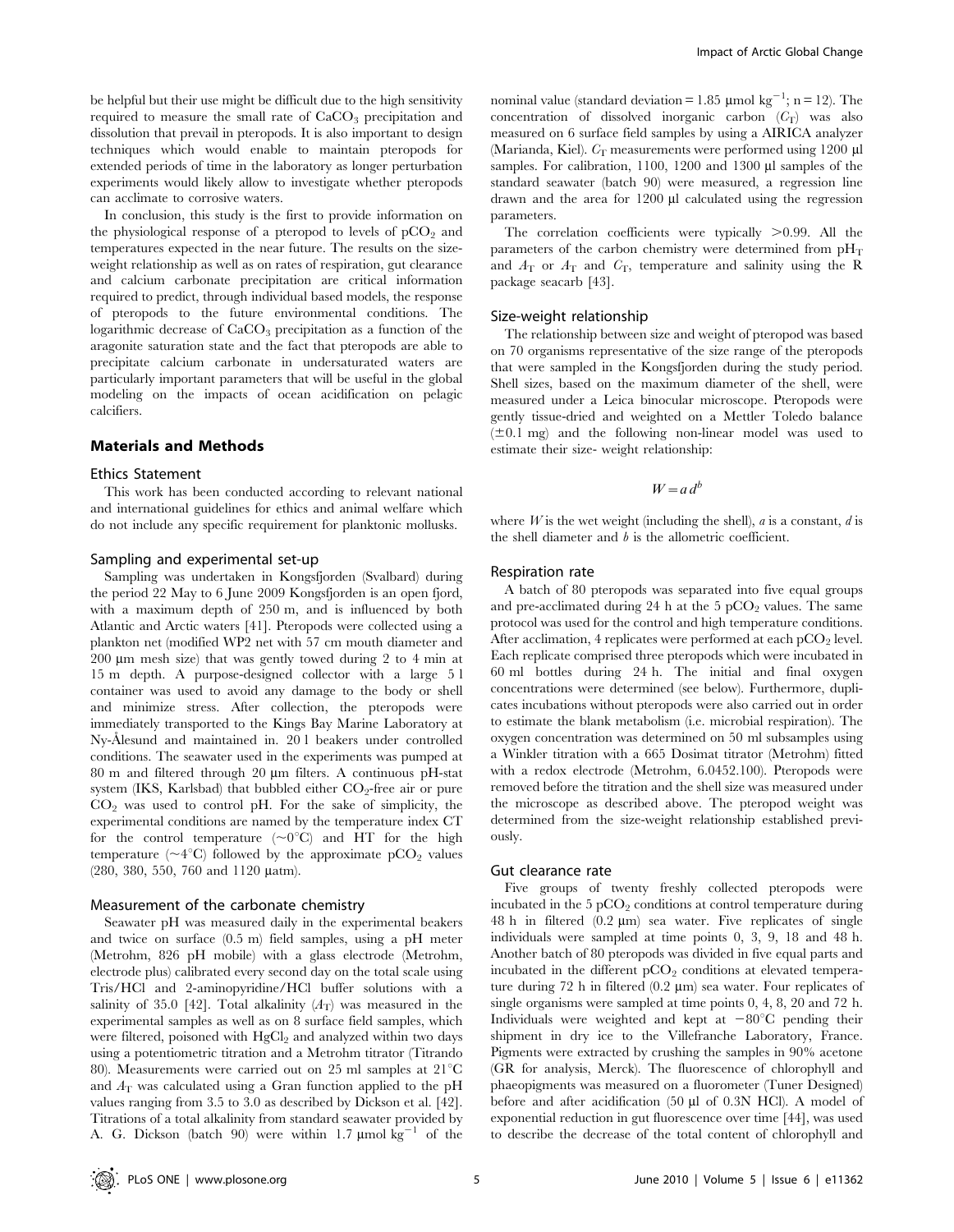phaeopigments per mg of pteropod wet weight as a function of time:

 $G_t = G_0 e^{(-k t)}$ 

where  $G_t$  and  $G_0$  are the gut content at time t and the initial gut content, both in  $\mu$ g (g wet weight)<sup>-1</sup>, and k (h<sup>-1</sup>) is the gut clearance rate.

### 45Ca uptake

Freshly collected pteropods were incubated in five 20 l beakers at the control pCO<sub>2</sub> (380  $\mu$ atm) and were gradually brought to the 5 desired  $pCO<sub>2</sub>$  values within 2 to 4 h. After 24 h of preacclimation to the different  $pCO<sub>2</sub>$  conditions, the pteropods were transferred to  $51$  beakers at the same pCO<sub>2</sub> and temperature levels. pH was maintained at the desired level by the pH-stat system described above. The beakers were then spiked with  $^{45}$ CaCl<sub>2</sub> in order to reach an activity of 50 Bq ml<sup>-1</sup>. The 5 groups (one at each  $pCO<sub>2</sub>$  level) comprised 45 animals each that served for time points 0, 4 and 8 h. The same protocol was used on pteropods maintained at the control and the high temperature.

Five animals were sampled in triplicate at times 0, 4 and 8 h, rinsed with unlabeled seawater, gently dried with a tissue to remove seawater, and weighed  $(\pm 0.1 \text{ mg})$ . Shells were dissolved with 0.5N HCl in the counting vials and soft tissues were removed. The solution was then neutralized using 2N NaOH and 10 ml of scintillation liquid (Ultima Gold, Perkin Elmer) added. Counting of radioactivity was performed with a Packard scintillation counter. An identical protocol was used in the same conditions on pteropods killed by  $HgCl<sub>2</sub>$  prior to incubation in order to estimate the non-biological incorporation of 45Ca in the shell. The amount of  $CaCO<sub>3</sub>$  incorporated in the shell was calculated as described by Comeau et al. [28]

#### Supporting Information

Figure S1 Size-wet weight relationship established on 70 individuals collected in the Kongsfjorden in May–June 2009. The regession is shown  $(y = 0.24 \times 3.04)$ .

Found at: doi:10.1371/journal.pone.0011362.s001 (0.15 MB TIF)

#### References

- 1. Sabine CL, Feely RA, Gruber N, Key RM, Lee K, et al. (2004) The oceanic sink for anthropogenic CO<sub>2</sub>. Science 305: 367-371.
- 2. Feely RA, Sabine CL, Lee K, Berelson W, Kleypas J, et al. (2004) Impact of Anthropogenic  $CO<sub>2</sub>$  on the  $CaCO<sub>3</sub>$  System in the Oceans. Science 305: 362–366.
- 3. Caldeira K, Wickett ME (2003) Oceanography: anthropogenic carbon and ocean pH. Nature 425: 365.
- 4. Moy D, Howard WR, Bray SG, Trull TW (2009) Reduced calcification in modern Southern Ocean planktonic foraminifera. Nature Geosci 2: 276–280.
- 5. Riebesell U, Zondervan I, Rost B, Tortell PD, Zeebe RE, et al. (2000) Reduced calcification of marine plankton in response to increased atmospheric CO<sub>2</sub>. Nature 407: 364–367.
- 6. Gazeau F, Quiblier C, Jansen JM, Gattuso J-P, Middelburg JJ, et al. (2007) Impact of elevated  $CO_2$  on shellfish calcification. Geophys Res Lett 34: L07603. doi:10.1029/2006GL02855.
- 7. Gattuso J-P, Frankignoulle M, Bourge I, Romaine S, Buddemeier RW (1998) Effect of calcium carbonate saturation of seawater on coral calcification. Global Planet Change 18: 37–46.
- 8. Langdon C, Atkinson MJ (2005) Effect of elevated  $\textrm{pCO}_2$  on photosynthesis and calcification of corals and interactions with seasonal change in temperature/ irradiance and nutrient enrichment. J Geophys Res 110: C09S07. doi:10.1029/ 2004JC002576.
- 9. Reynaud S, Leclercq N, Romaine-Lioud S, Ferrier-Pagès C, Jaubert J, et al. (2003) Interacting effects of  $CO<sub>2</sub>$  partial pressure and temperature on photosynthesis and calcification in a scleractinian coral. Glob Change Biol 9: 1660–1668.
- 10. Ries JB, Cohen AL, McCorkle DC (2009) Marine calcifiers exhibit mixed responses to CO<sub>2</sub>-induced ocean acidification. Geology 37: 1131-1134.

Table S1 Mean seawater carbonate chemistry of surface seawater. The bold values correspond to the carbonate chemistry parameters measured. The partial pressure of  $CO<sub>2</sub>$  (pCO<sub>2</sub>) and the saturation state of aragonite  $(\Omega_a)$  were derived from these values, the salinity (S) and the temperature (T).

Found at: doi:10.1371/journal.pone.0011362.s002 (0.04 MB DOC)

Table S2 Mean seawater carbonate chemistry measured during the gut clearance and respiration rates experiments. The partial pressure of  $CO_2$  (pCO<sub>2</sub>) and the saturation state of aragonite  $(\Omega_a)$ were derived from  $pH_T$ , total alkalinity  $(A_T)$ , salinity  $(S)$  and temperature (T).

Found at: doi:10.1371/journal.pone.0011362.s003 (0.04 MB DOC)

Table S3 Mean seawater carbonate chemistry measured during the 45Ca experiments. The partial pressure of  $CO<sub>2</sub>$  (pCO<sub>2</sub>) and the saturation state of aragonite  $(\Omega_a)$  were derived from pH<sub>T</sub>, total alkalinity  $(A_T)$ , salinity  $(S)$  and temperature  $(T)$ .

Found at: doi:10.1371/journal.pone.0011362.s004 (0.04 MB DOC)

Table S4 Respiration rates as a function of the incubation conditions (mean  $\pm$  SD, n = 20).

Found at: doi:10.1371/journal.pone.0011362.s005 (0.03 MB DOC)

**Table S5**  $CaCO<sub>3</sub>$  precipitation in the dead pteropods and net precipitation in the pteropods alive (mean  $\pm$  SD, n = 20).

Found at: doi:10.1371/journal.pone.0011362.s006 (0.03 MB DOC)

#### Acknowledgments

We thank S Alliouane, E Austerheim, D Isambert, F R Oberhaensli and M-D Pizay for field and laboratory assistance.

#### Author Contributions

Conceived and designed the experiments: SC JPG. Performed the experiments: SC. Analyzed the data: SC RJ JLT JPG. Contributed reagents/materials/analysis tools: RJ JLT. Wrote the paper: SC RJ JPG.

- 11. Mucci A (1983) The solubility of calcite and aragonite in seawater at various salinities, temperatures, and one atmosphere total pressure. Am J Sci 283: 780–799.
- 12. Orr JC, Fabry VJ, Aumont O, Bopp L, Doney SC, et al. (2005) Anthropogenic ocean acidification over the twenty-first century and its impact on calcifying organisms. Nature 437: 681–686.
- 13. Mc Neil BI, Matear RJ (2007) Climate change feedbacks on future oceanic acidification. Tellus B 59: 191–198.
- 14. Steinacher M, Joos F, Frolicher TL, Plattner G-K, Doney SC (2009) Imminent ocean acidification in the Arctic projected with the NCAR global coupled carbon cycle-climate model. Biogeosciences 6: 515–533.
- 15. Yamamoto-Kawai M, McLaughlin FA, Carmack EC, Nishino S, Shimada K (2009) Aragonite undersaturation in the Arctic Ocean: effects of ocean acidification and sea ice melt. Science 326: 1098–1100.
- 16. Lalli CM, Gilmer RW (1989) Pelagic Snails. The biology of holoplanktonic gastropod mollusks. Stanford, California: Stanford University Press.
- 17. Gilmer RW, Harbison GR (1986) Morphology and field behavior of pteropod molluscs: feeding methods in the families Cavolinidae, Limacinidae and Peraclididae (Gastropoda: Thecosomata). Mar Biol 91: 47–57.
- 18. Harbison GR, Gilmer RW (1992) Diet of Limacina helicina (Gastropoda: Thecosomata) in Arctic waters in midsummer. Mar Ecol Prog Ser 77: 125–134.
- 19. Gannefors C, Böer M, Kattner G, Graeve M, Eiane K, et al. (2005) The Arctic sea butterfly Limacina helicina: lipids and life strategy. Mar Biol 147: 169–177.
- 20. Hunt B, Strugnell J, Bednarsek N, Linse K, Nelson RJ, et al. (2010) Poles Apart: The "Bipolar" Pteropod species Limacina helicina is genetically distinct between the Arctic andAntarctic Oceans. PLOS One 3: e9835.
- 21. Hunt BP, Pakhomov EA, Hosie GW, Siegel V, Ward P, et al. (2008) Pteropods in Southern Ocean ecosystems. Prog Oceanogr 78: 193–221.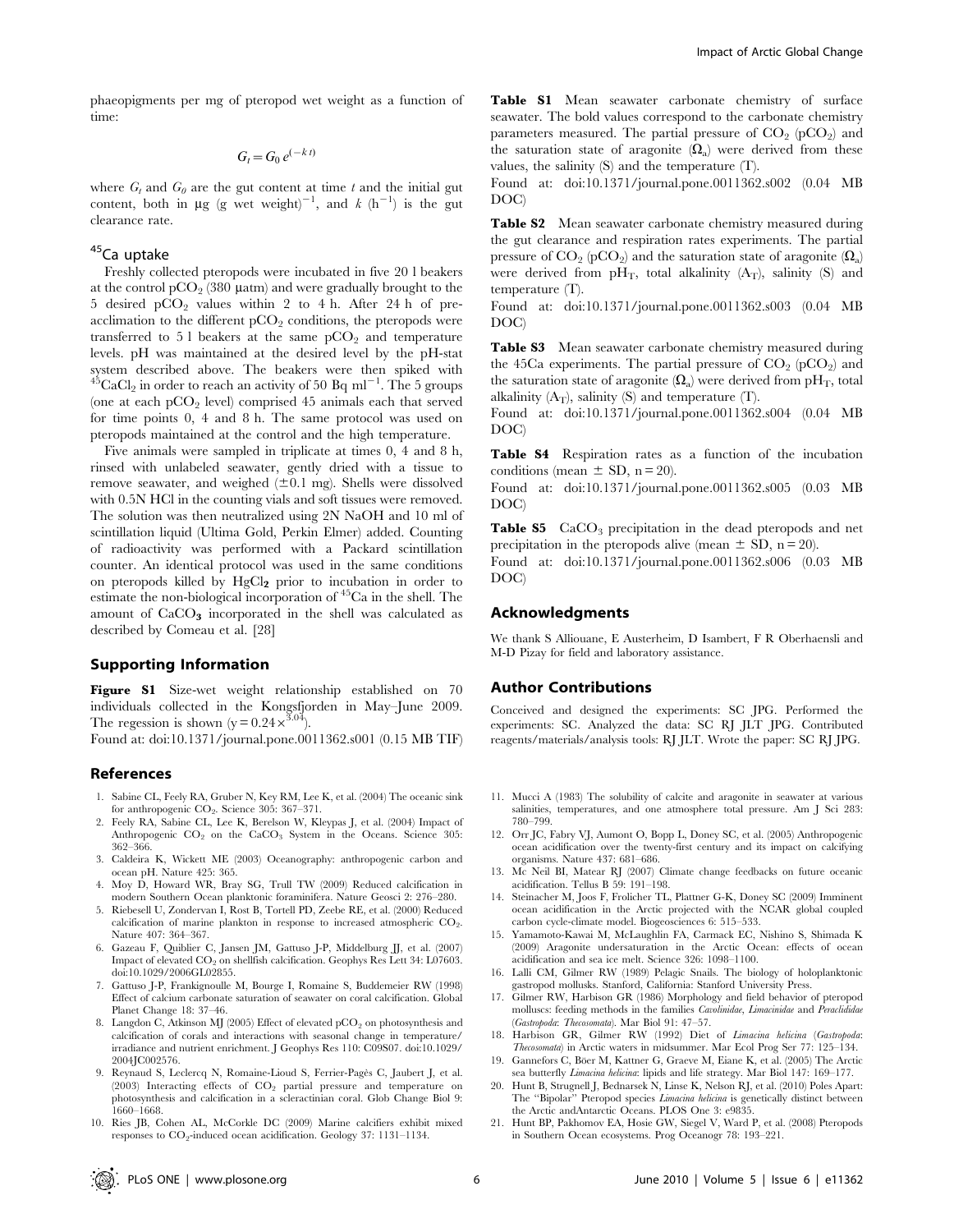- 22. Willette TM, Cooney RT, Patrick V, Mason DM, Thomas GL, et al. (2001) Ecological processes influencing mortality of juvenile pink salmon (Oncorhynchus gorbuscha) in Prince William Sound, Alaska. Fish Oceanogr 10: 14–41.
- 23. Weslawski JM, Hacquebord L, Stempniewicz L, Malinga M (2000) Greenland whales and walruses in the Svalbard food web before and after exploitation. Oceanologia 42: 37–56.
- 24. Karnovsky NJ, Hobson KA, Iverson S, Hunt GL, Jr. (2008) Seasonal changes in diets of seabirds in the North Water Polynya: a multiple-indicator approach. Mar Ecol Prog Ser 357: 291–299.
- 25. Berner RA, Honjo S (1981) Pelagic sedimentation of aragonite: its geochemical significance. Science 3: 940–942.
- 26. Collier R, Dymond J, Honjo S, Manganini S, Francois R, et al. (2000) The vertical flux of biogenic and lithogenic material in the Ross Sea: moored sediment trap observations 1996–1998. Deep-Sea Res Pt II 47: 3491–3520.
- 27. Francois R, Honjo S, Krishfield R, Manganini S (2002) Factors controlling the flux of organic carbon to the bathypelagic zone of the ocean. Global Biogeochem Cy 16: 1087. doi: 10.1029/2001GB001722.
- 28. Comeau S, Gorsky G, Jeffree R, Teyssie J-L, Gattuso J-P (2009) Impact of ocean acidification on a key Arctic pelagic mollusc (Limacina helicina). Biogeosciences 6: 1877–1882.
- 29. Rodolfo-Metalpa R, Lombardi C, Cocito S, Hall-Spencer JM, Gambi MC (in press) Effects of ocean acidification and high temperatures on the bryozoan  $Mv$ riabora truncata at natural  $CO<sub>2</sub>$  vents. Mar Ecol.
- 30. Cottier F, Tverberg V, Inall M, Svendsen H, Nilsen F, et al. (2005) Water mass modification in an Arctic fjord through cross-shelf exchange: The seasonal hydrography of Kongsfjorden, Svalbard. J Geophys Res 110: doi:10.1029/ 2004JC002757.
- 31. Seibel BA, Dymowska A, Rosenthal J (2007) Metabolic temperature compensation and coevolution of locomotory performance in pteropod molluscs. Integr Comp Biol. pp 1–12. doi:10.1093/icb/icm089.
- 32. Fabry VJ, Seibel BA, Feely RA, Orr JC (2008) Impacts of ocean acidification on marine fauna and ecosystem processes. ICES J Mar Sci 65: 414–432.
- 33. Ikeda T (1985) Metabolic rates of epipelagic marine zooplankton as a function of body mass and temperature. Mar Biol 85: 1–11.
- 34. Bernard KS, Froneman PW (2009) The sub-Antarctic euthecosome pteropod, Limacina retroversa: Distribution patterns and trophic role. Deep-Sea Res Pt I 56: 582–598.
- 35. Dam HG, Peterson WT (1988) The effect of temperature on the gut clearance rate constant of planktonic copepods. J Exp Mar Biol Ecol 123: 1–14.
- 36. Fabry VJ (1990) Shell growth rates of pteropod and heteropod molluscs and aragonite production in the open ocean: implications for the marine carbonate system. J Mar Res 48: 209–222.
- 37. Gehlen M, Gangstø R, Schneider B, Bopp L, Aumont O, et al. (2007) The fate of pelagic  $CaCO<sub>3</sub>$  production in a high  $CO<sub>2</sub>$  ocean: a model study. Biogeosciences 4: 505–519.
- 38. Ridgwell A, Zondervan I, Hargreaves JC, Bijma J, Lenton TM (2007) Assessing the potential long-term increase of oceanic fossil fuel  $CO<sub>2</sub>$  uptake due to  $CO<sub>2</sub>$ calcification feedback. Biogeosciences 4: 481–492.
- 39. Gangstø R, Gehlen M, Schneider B, Bopp L, Aumont O, et al. (2008) Modeling the marine aragonite cycle: changes under rising carbon dioxide and its role in shallow water  $\text{CaCO}_3$  dissolution. Biogeosciences 5: 1057–1072.
- 40. Chisholm JRM, Gattuso J-P (1991) Validation of the alkalinity anomaly technique for investigating calcification and photosynthesis in coral reef communities. Limnol Oceanogr 36: 1232–1239.
- 41. Svendsen H, Beszczynska-Møller A, Ove Hagen J, Lefauconnier B, Tverberg V, et al. (2002) The physical environment of Kongsfjorden-Krossfjorden, an Arctic fjord system in Svalbard. Polar Res 21: 133–166.
- 42. Dickson AG, Sabine CL, Christian JR, eds (2007) Guide to best practices for ocean CO<sub>2</sub> measurements. PICES Special Publication 3.<br>43. Lavigne H, Gattuso J-P (2010) seacarb: seawater carbonate chemistry with R. R
- package version 2.3.3. http://CRAN.Rproject.org/package=seacarb.
- 44. Cristoffersen K, Jespersen A-M (1986) Gut evacuation rates and ingestion rates of Eudiaptomus graciloides measured by means of the gut fluorescence method. J Plankton Res 8: 973–983.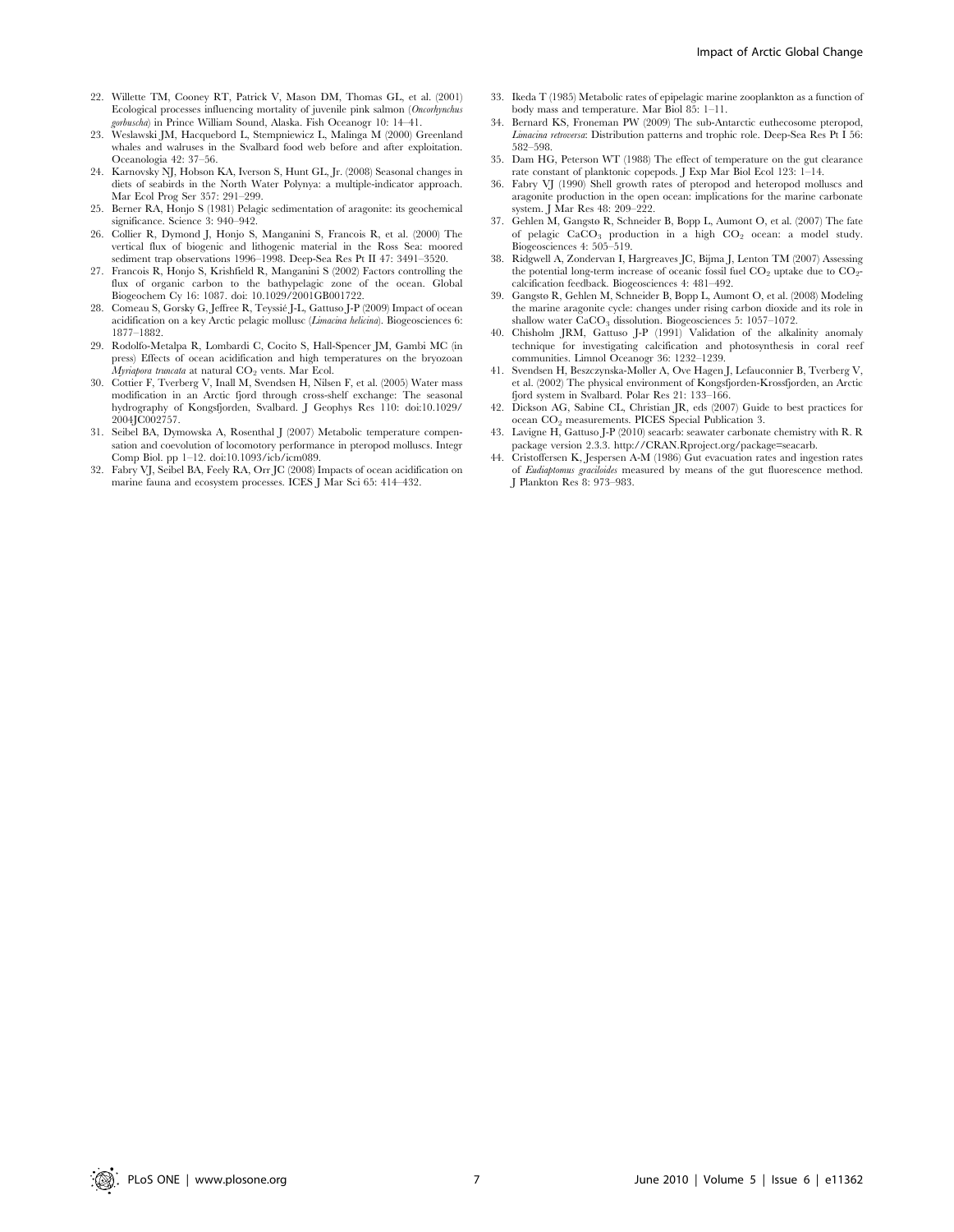# *PLoS ONE* Journal Information

*PLoS ONE* (eISSN-1932-6203) is an international, peer-reviewed, open-access, online publication. *PLoS ONE* welcomes reports on primary research from any scientific discipline. It provides:

- Open-access—freely accessible online, authors retain copyright
- Fast publication times
- Peer review by expert, practicing researchers
- Post-publication tools to indicate quality and impact
- Community-based dialogue on articles
- Worldwide media coverage

*PLoS ONE* is published by the Public Library of Science (PLoS), a nonprofit organization.

*PLoS ONE* is run as a partnership between its in-house PLoS staff and international Advisory and Editorial Boards, ensuring fast, fair, and professional peer review. To contact the Executive Editor, Damian Pattinson, or any of the Publications Assistants (who can be found at our contacts page), please e-mail **plosone [at] plos.org**. To access everyONE, the *PLoS ONE* community blog, please visit http://everyone.plos.org

## Scope

*PLoS ONE* features reports of original research from all disciplines within science and medicine. By not excluding papers on the basis of subject area, *PLoS ONE* facilitates the discovery of the connections between papers whether within or between disciplines.

# Rigorous Peer-Review

Too often a journal's decision to publish a paper is dominated by what the Editor/s think is interesting and will gain greater readership — both of which are subjective judgments and lead to decisions which are frustrating and delay the publication of your work. *PLoS ONE* will rigorously peer-review your submissions and publish all papers that are judged to be technically sound. Judgments about the importance of any particular paper are then made after publication by the readership (who are the most qualified to determine what is of interest to them).

## Open Access

The Public Library of Science (PLoS) applies the Creative Commons Attribution License (CCAL) to all works we publish. Under the CCAL, authors retain ownership of the copyright for their article, but authors allow anyone to download, reuse, reprint, modify, distribute, and/or copy articles in PLoS journals, so long as the original authors and source are cited. No permission is required from the authors or the publishers.

# Publication Charges

To provide open access, PLoS journals use a business model in which our expenses—including those of peer review, journal production, and online hosting and archiving—are recovered in part by charging a